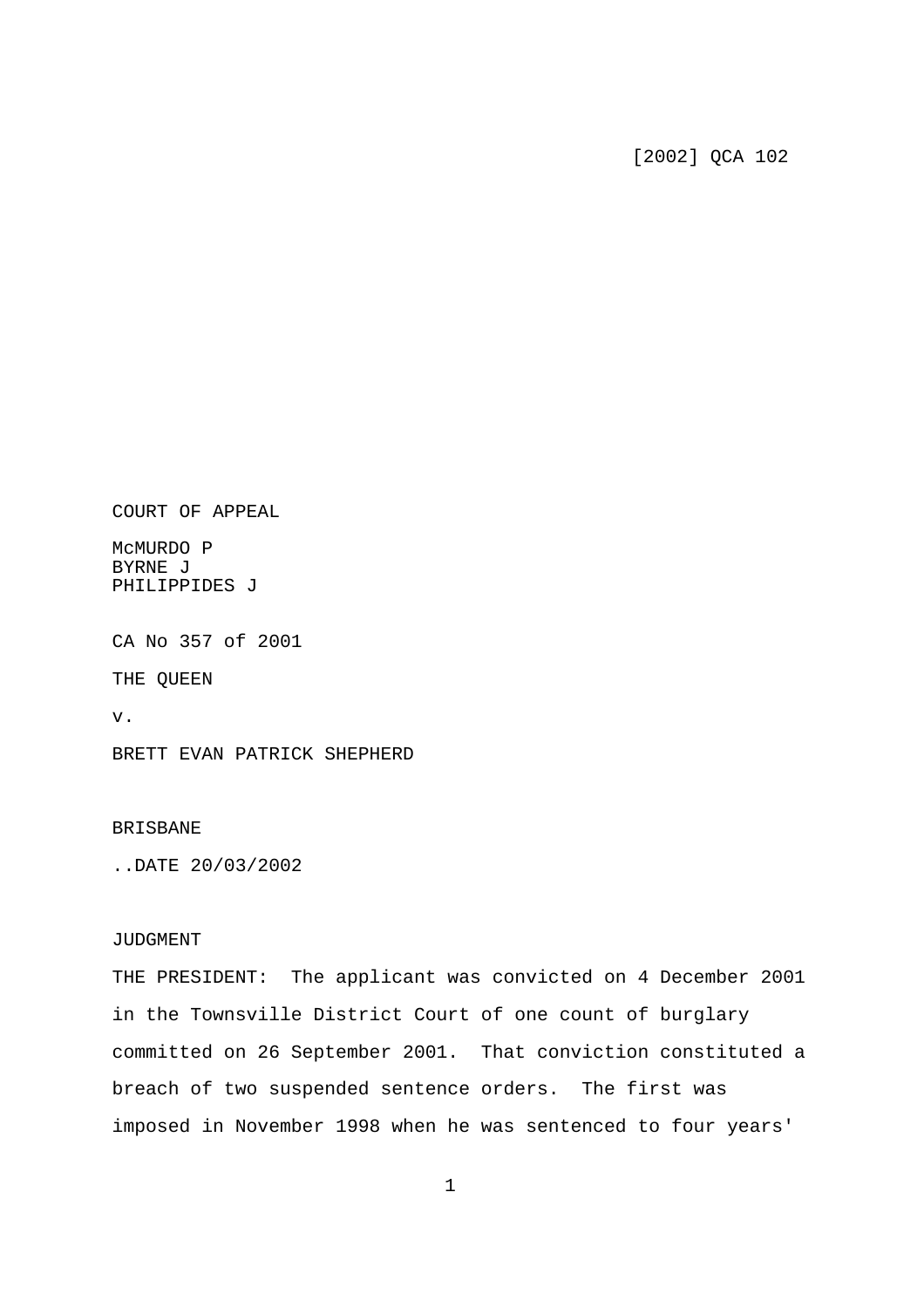imprisonment suspended for four years after serving 18 months.

He served the 18 months term of imprisonment and later was sentenced to a further 12 months' imprisonment for a breach of that sentence in April 2000. Eighteen months' imprisonment remains to be served under that suspended sentence. That sentence related to one count of break and enter with intent, 19 counts of break, enter and steal and two counts of housebreaking.

The second suspended order breached by the burglary conviction was an order for three months' imprisonment, suspended for two years, imposed on 13 February 2001 for wilful damage of a prison cell.

The learned sentencing Judge ordered the applicant serve the 18 month balance of the suspended imprisonment imposed in 1998 and all of the suspended sentence of three months imposed in February 2001, cumulatively. He then sentenced the applicant to six months' imprisonment for the burglary offence cumulative upon the other periods of imprisonment making an effective term of imprisonment of two years and three months.

It is convenient to set out the applicant's very extensive criminal history. On 7 August 1995 he was convicted in the Townsville Childrens Court and placed on two years' probation with special conditions for two counts of stealing, two counts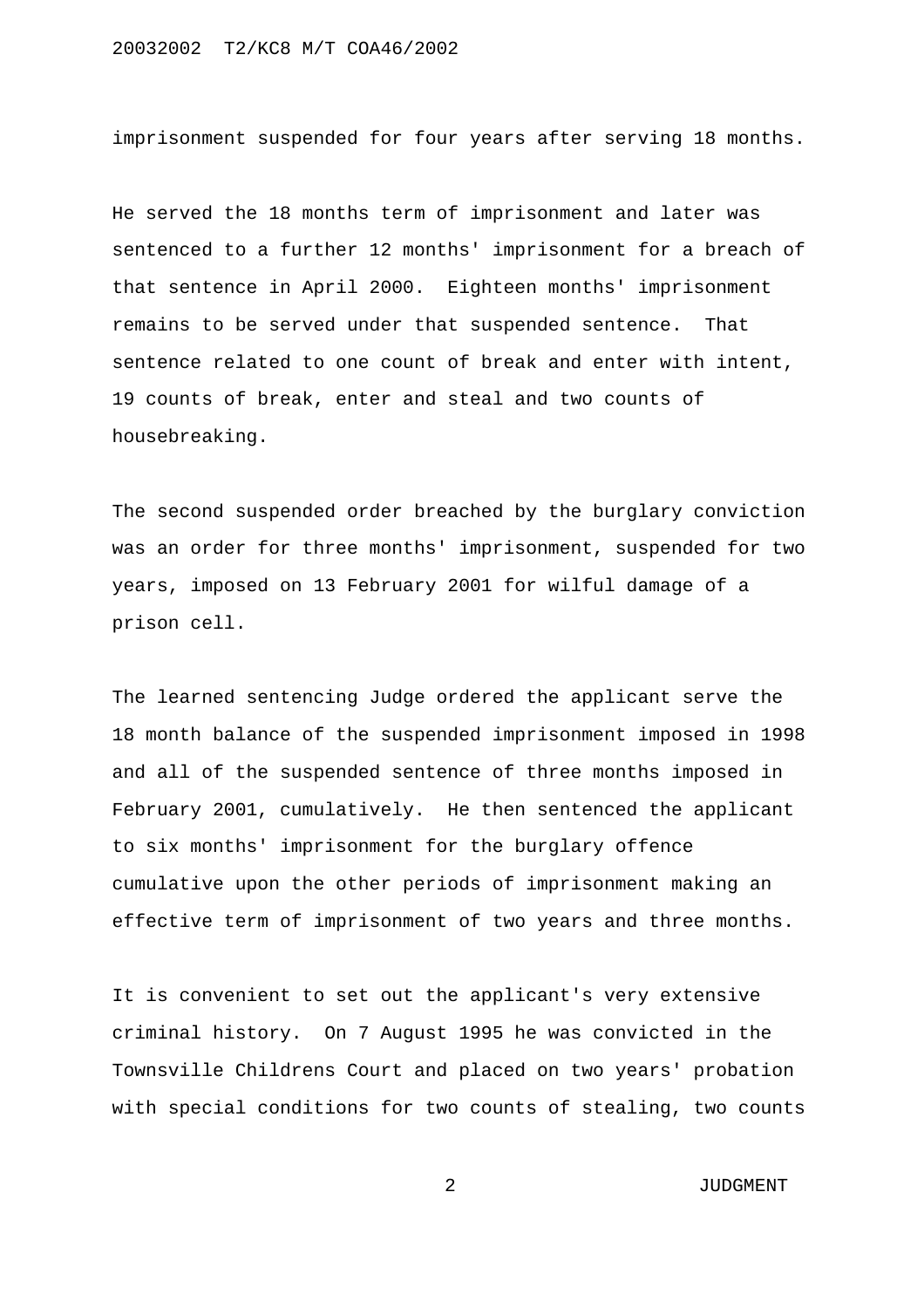of break, enter and steal and attempted robbery in company whilst armed with a rubber hammer.

On 25 October 1995 he was again convicted in the Townsville Childrens Court of two counts of unlawful use of a motor vehicle and stealing and was ordered to perform 50 hours community service.

In 1996 he was convicted in the Townsville Childrens Court of two counts of assault and ordered to perform 75 hours community service. One week later he was convicted of assault, receiving, three counts of break, enter and steal, two counts of stealing, one count of wilful damage in the night-time, one count of housebreaking, one count of break and enter with intent, one count of wilful damage and one count of unlawful use of a motor vehicle and was sentenced to a further two years' probation.

In 1997 in the Townsville Childrens Court he was convicted and sentenced to nine months' detention to be served by way of an immediate release order for the offences of stealing, wilful damage, attempted stealing, two counts of break, enter and steal, receiving, unlawful use of a motor vehicle, one count of break and enter a place with intent and one count of unlawful use of a motor vehicle for the purpose of facilitating the commission of an indictable offence.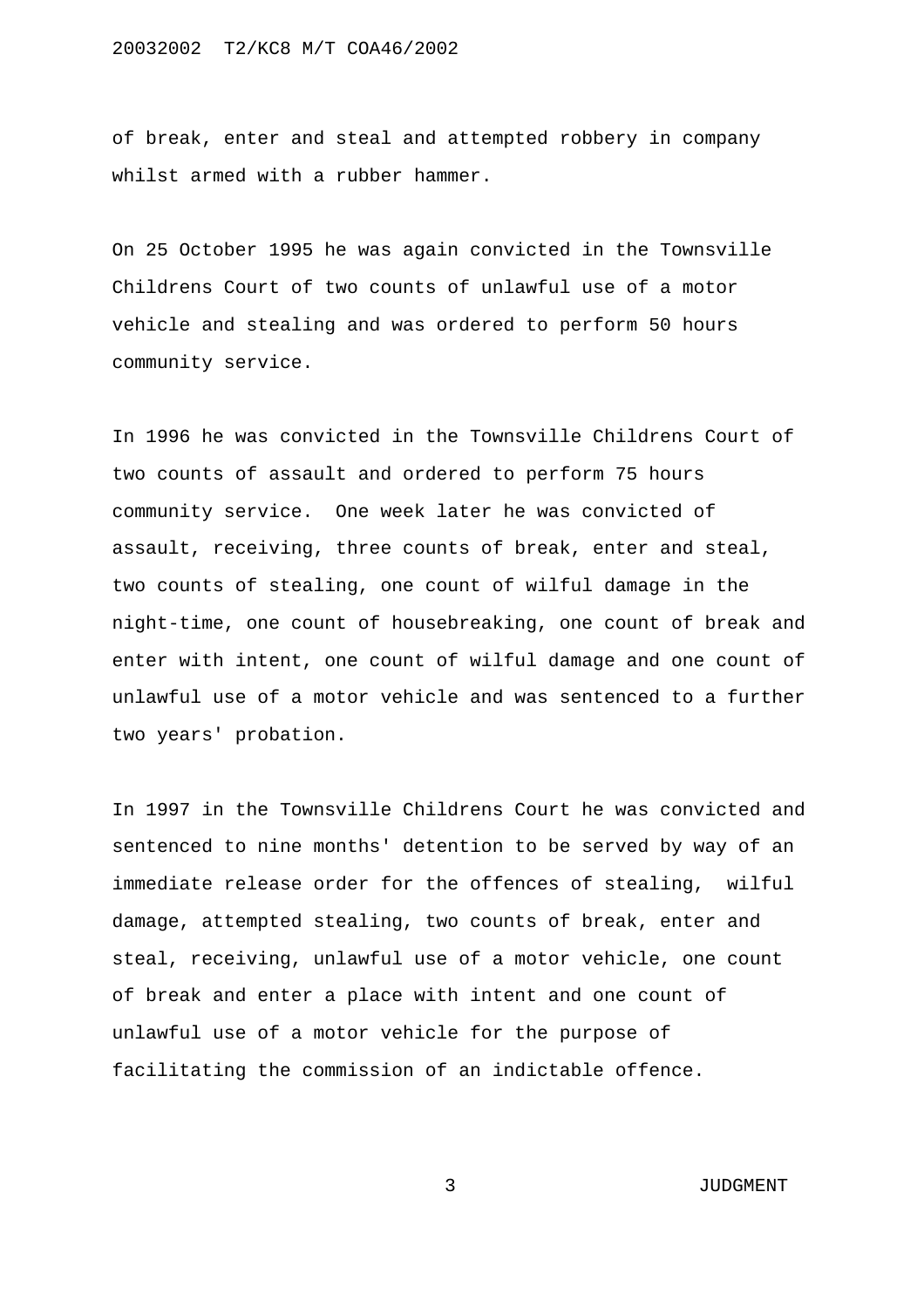In the Townsville Magistrates Court in August 1998 he was convicted of six counts of supplying a dangerous drug and possession of an utensil and was sentenced to 18 months' probation. In November that year he was convicted of five counts of entering premises and committing an indictable offence and breaking, two counts of unlawful use of a motor vehicle, five counts of entering a premises and committing an indictable offence and two counts of entering a dwelling with intent to commit an indictable offence and entering or being in premises with intent to commit an indictable offence, six counts of stealing, six counts of wilful damage, attempted unlawful use of a motor vehicle and wilful destruction. He was sentenced to an effective detention order of three years to be released after serving 50 per cent of that order.

On 13 November 1998 he was sentenced for many more property offences including the offences, the subject of the four year suspended imprisonment.

On 11 February 2000 he was sentenced in the Townsville Magistrates Court for assault under the Corrective Services Act and was convicted and sentenced to six months' cumulative imprisonment.

On 26 April 2000 he was dealt with for the 1998 suspended sentence and ordered to serve 12 months of that sentence. On 18 May 2000 he was dealt with for breaching the probation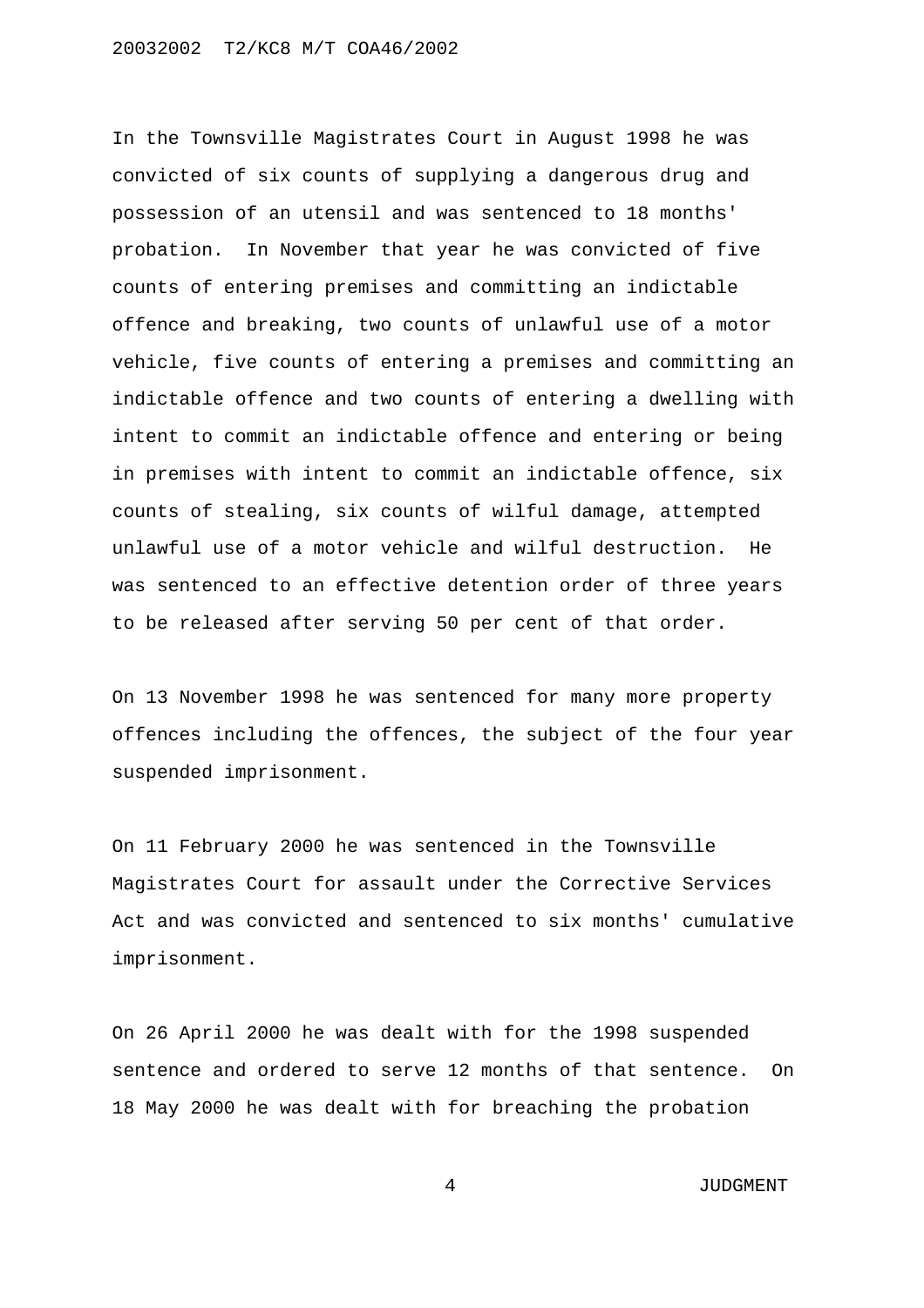order imposed in August 1998 and was convicted and fined \$1200, in default, 24 days' imprisonment with no time to pay.

On 14 February 2001 he was dealt with for the wilful damage for which he was sentenced to the three months' suspended term of imprisonment relevant to this application.

The applicant was 20 at sentence and at the time of the commission of his most recent offence, burglary.

The facts of the burglary are as follows. At about 9.30 p.m. on 26 September 2001, the applicant was seen to park near the complainant's address, enter the yard, ring the doorbell, move to the left hand side of the house and then return to the front. The good citizen who observed this, walked over to the complainant's home to investigate and heard a noise from the back as if something is being forced. The citizen looked into the house and saw the applicant inside.

The citizen rang the doorbell and the applicant ran from the house and fled. The citizen took down the details of the white Commodore in which he drove off. Police intercepted the car shortly afterwards. The applicant was seated in the front passenger seat and matched the description given by the witness. The complainant's rear door was repaired at a cost of \$122.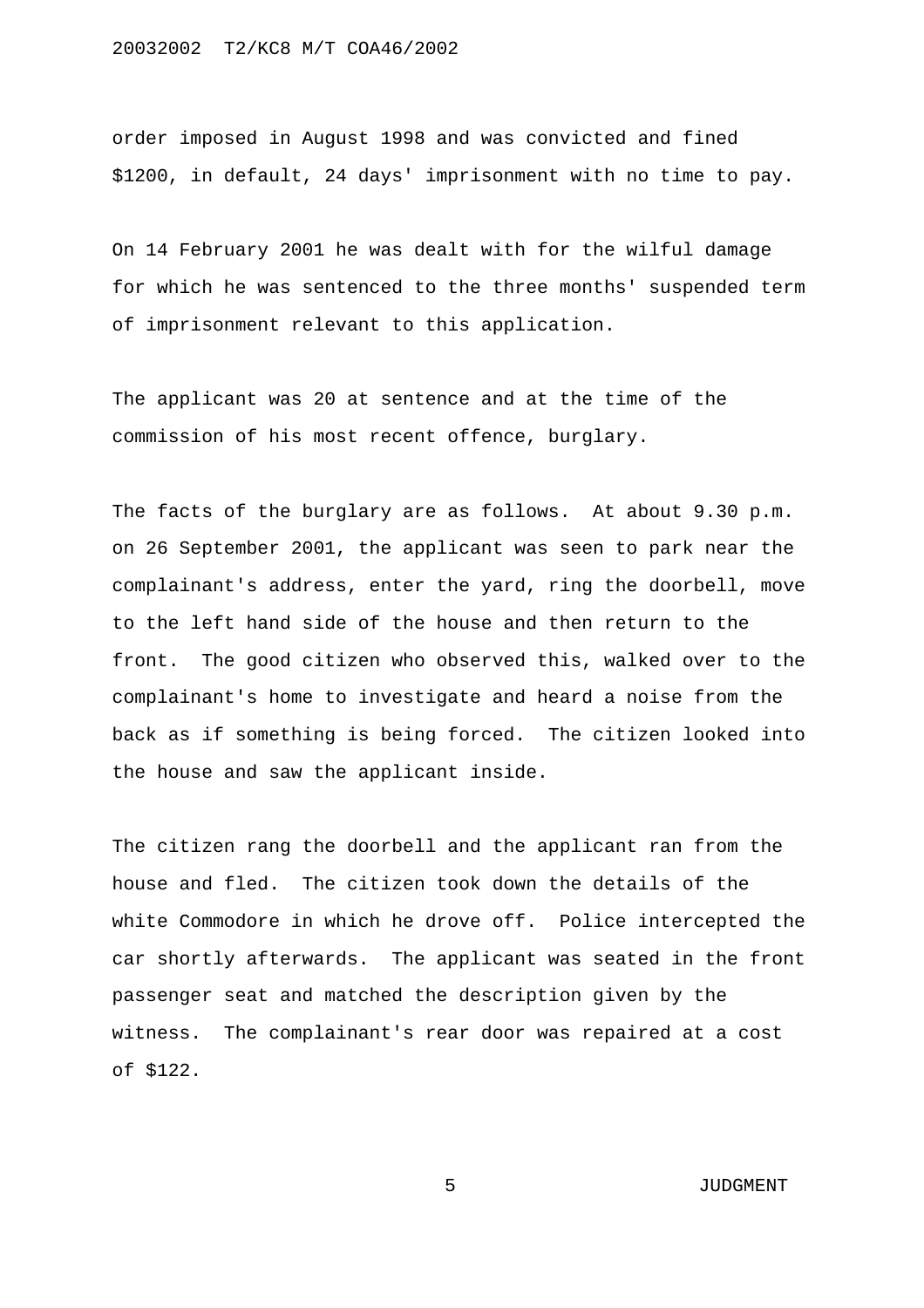The applicant's barrister at sentence conceded that whilst the applicant should serve both unserved portions of the suspended sentences, a concurrent sentence was appropriate.

The applicant has an appalling criminal history for offences of dishonesty. Of greatest concern are those like this burglary offence which involved breaking into people's homes and stealing property. All that can be said in his favour is that he is still young so it is hoped there are some prospects of rehabilitation, and he has pleaded guilty.

The applicant has in the past had the benefit of lenient community-based orders, then progressed to suspended periods of imprisonment and has finally served substantial terms of imprisonment or detention. None of these sentencing options seems to have had the least impact in kerbing his offending or in aiding his rehabilitation. He is not without family support.

Members of his family including his father attended the Court hearing. It seems that he has not had an easy upbringing in that his parents separated when he was young and he was principally raised by his maternal grandmother. But there was nothing in the submissions of defence counsel at sentence to suggest promising prospects of rehabilitation now exist.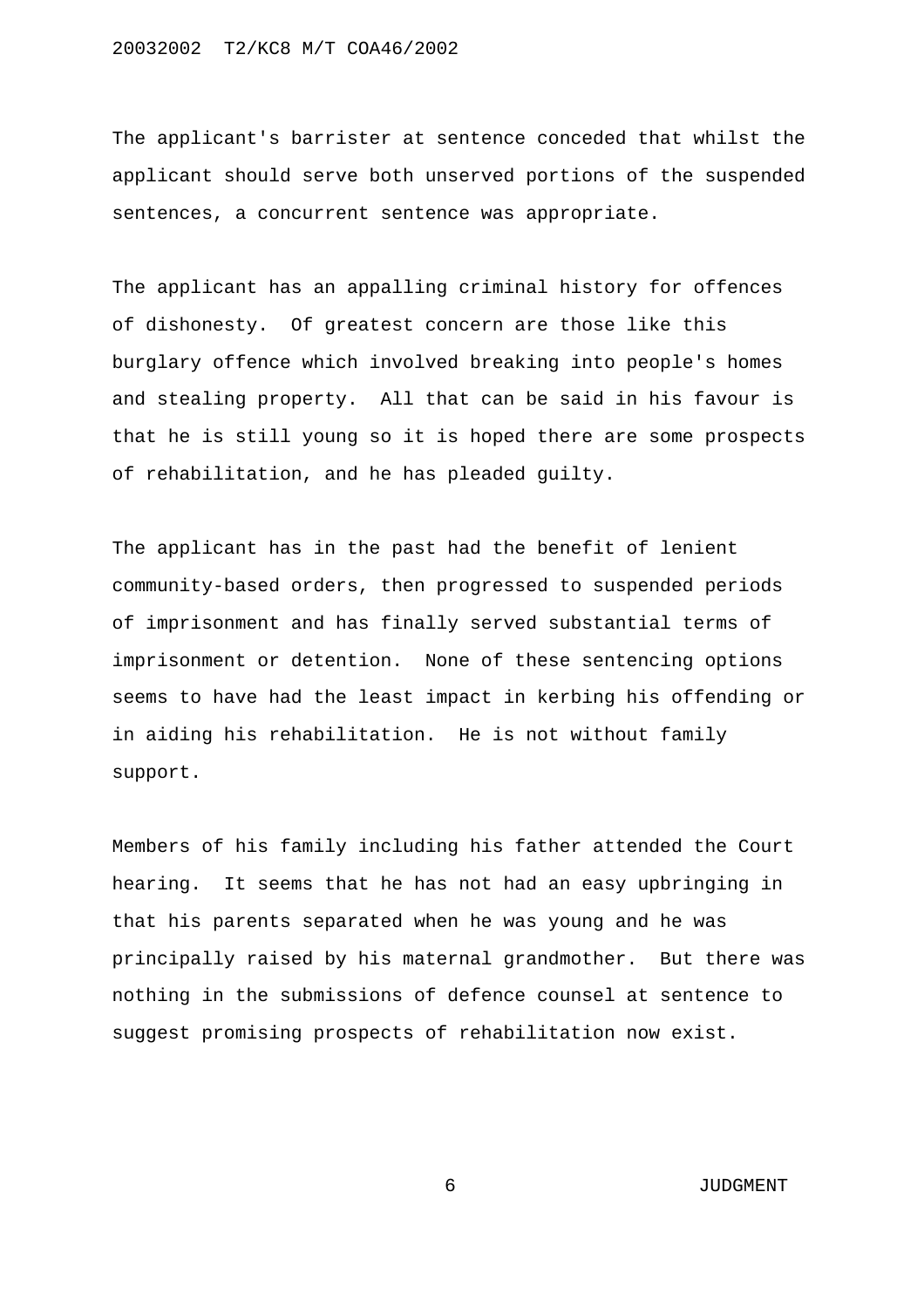The learned sentencing judge noted that he was taking into account the applicant's plea of guilty. He seems to have done this, and also recognised the applicant's youth and the moderating factors necessary when imposing cumulative sentences, in the imposition of a very lenient sentence of six months for the serious offence of burglary, aggravated by the applicant's criminal history.

I am not persuaded the sentence is manifestly excessive. The respondent acknowledges, however, that the form of the order here may cause problems for the applicant in obtaining parole. The two activated suspended sentences were committed prior to 1 July 2001 when the Corrective Services Act 2000 commenced. Accordingly an eligibility for parole for these offences arises at the halfway mark of 10.5 months (sections 134 and 135 Corrective Services Act (Qld) 2000).The present offence of burglary was committed after 1 July 2001 and the applicant is not entitled to parole on that offence because it is a sentence of less than two years' imprisonment. (See section 134 Corrective Services Act (Qld) 2000.)

As this sentence was ordered to be served cumulatively upon the other two sentences it may be that the applicant could be granted parole on the activated sentences but be unable to be released for another six months less remissions and time declared as pre-sentence custody.